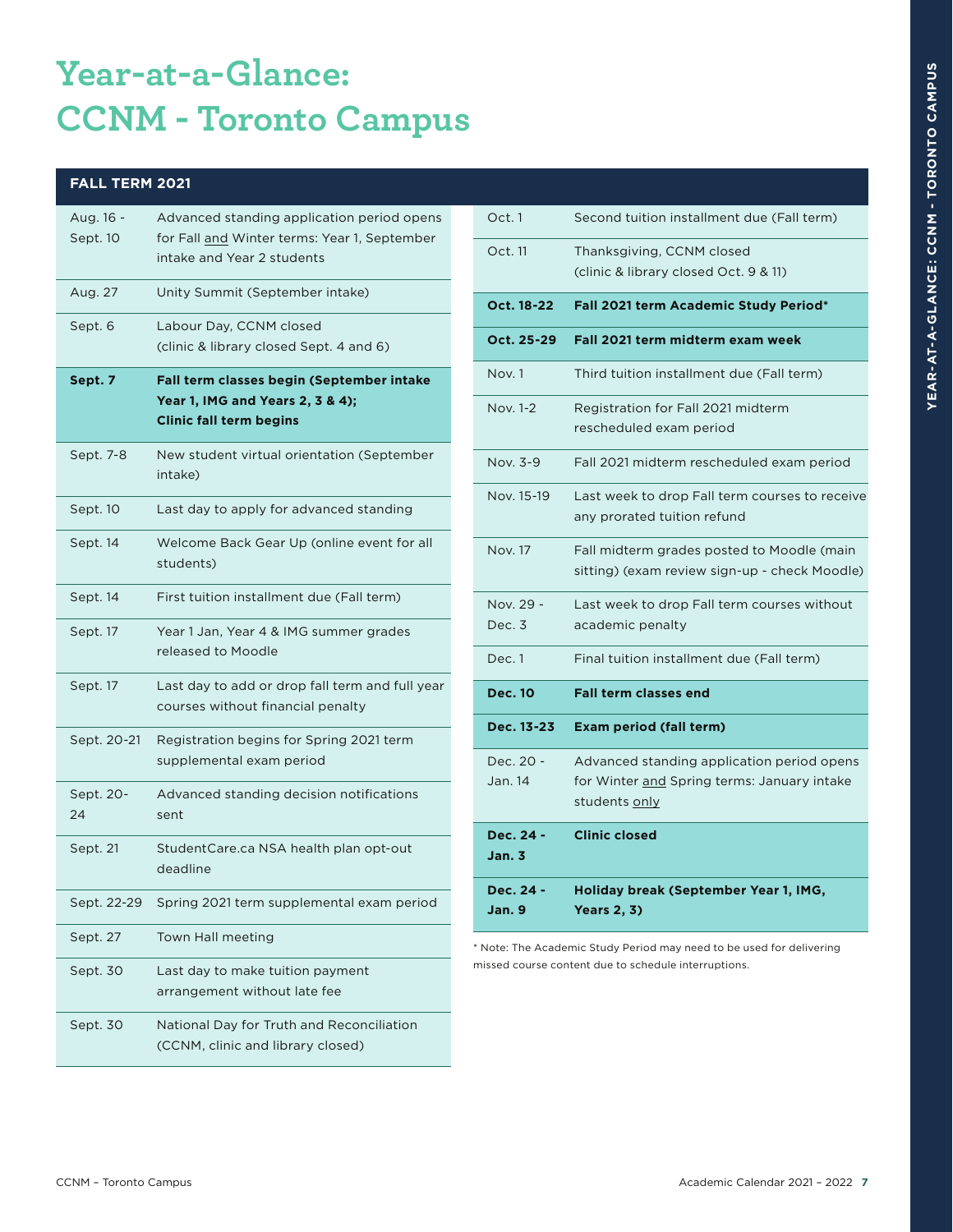### **Year-at-a-Glance: CCNM - Toronto Campus** cont'd

#### **WINTER TERM 2022**

| Jan. 4              | CCNM reopens (for staff)                                                                                                                                    |
|---------------------|-------------------------------------------------------------------------------------------------------------------------------------------------------------|
| Jan. 4              | Clinic reopens                                                                                                                                              |
| Jan. 7              | Deadline to submit health records if<br>applicable (TB test/risk assessment form, Hep<br>B vaccination/waiver and/or CPR certification<br>- January intake) |
| <b>Jan. 10</b>      | <b>Winter term classes begin</b>                                                                                                                            |
| Jan. 10-11          | New student orientation (January intake)                                                                                                                    |
| Jan. 10-11          | Registration begins for Fall 2021 final<br>rescheduled exam period                                                                                          |
| Jan. 11             | Last day to make Winter term tuition payment<br>arrangement without late fee                                                                                |
| Jan. 12-18          | Fall 2021 final rescheduled exam period                                                                                                                     |
| Jan. 14             | Unity Summit (January intake)                                                                                                                               |
| Jan. 14             | Last day to apply for advanced standing                                                                                                                     |
| Jan. 17             | First tuition installment due (Winter term)                                                                                                                 |
| Jan. 17-21          | Advanced standing decision notifications sent                                                                                                               |
| Jan. 19             | Fall 2021 grades released to Moodle (main<br>sitting) (exam review sign-up - check Moodle)                                                                  |
| Jan. 21             | Last day to add or drop Winter term courses<br>without financial penalty                                                                                    |
| Jan. 24             | StudentCare.ca NSA health plan opt-out<br>deadline (January intake)                                                                                         |
| Jan. 24-25          | Registration begins for Fall 2021<br>supplemental exam period                                                                                               |
| Jan. 27 -<br>Feb. 2 | Fall 2020 term supplemental exam period                                                                                                                     |
| Feb. 1              | Second tuition installment due (Winter term)                                                                                                                |
| Feb. 21             | Family Day, CCNM closed<br>(clinic & library closed Feb. 19 & 21)                                                                                           |

| Feb. 21-25          | Winter 2022 term Academic Study Period*                                         |
|---------------------|---------------------------------------------------------------------------------|
| Feb. 28 -<br>Mar. 4 | Midterm exam week                                                               |
| Mar. 1              | Third tuition installment due (Winter term)                                     |
| Mar. 7              | Town Hall meeting                                                               |
| Mar. 7-8            | Registration for Winter 2022 midterm<br>rescheduled exam period                 |
| Mar. 9-15           | Winter 2022 midterm rescheduled<br>examination period                           |
| Mar. 21-25          | Last week to drop Winter term courses<br>to receive any prorated tuition refund |
| Mar. 23             | Winter midterm grade release to Moodle<br>(all years) (main sitting)            |
| Apr. 1              | Final tuition installment due (Winter term)                                     |
| Apr. 4-8            | Last week to drop Winter term courses<br>without academic penalty               |
| <b>Apr. 14</b>      | Winter term classes end                                                         |
| Apr. 15             | Good Friday, CCNM closed (clinic & library<br>closed Apr. 15 & 16)              |
| Apr. 18 -<br>May 13 | Advanced standing application period opens<br>for Year 1 term 2 courses         |
| Apr. 25             | Grad lunch (Class of 2022)                                                      |
| Apr. 18-29          | Winter 2022 final exam period                                                   |
| May 1               | <b>Clinic winter term ends</b>                                                  |
| May 1-8             | Clinic closed                                                                   |
| May 2-3             | Registration for Winter 2022 final rescheduled<br>exam period                   |

\* Note: The Academic Study Period may need to be used for delivering missed course content due to schedule interruptions.